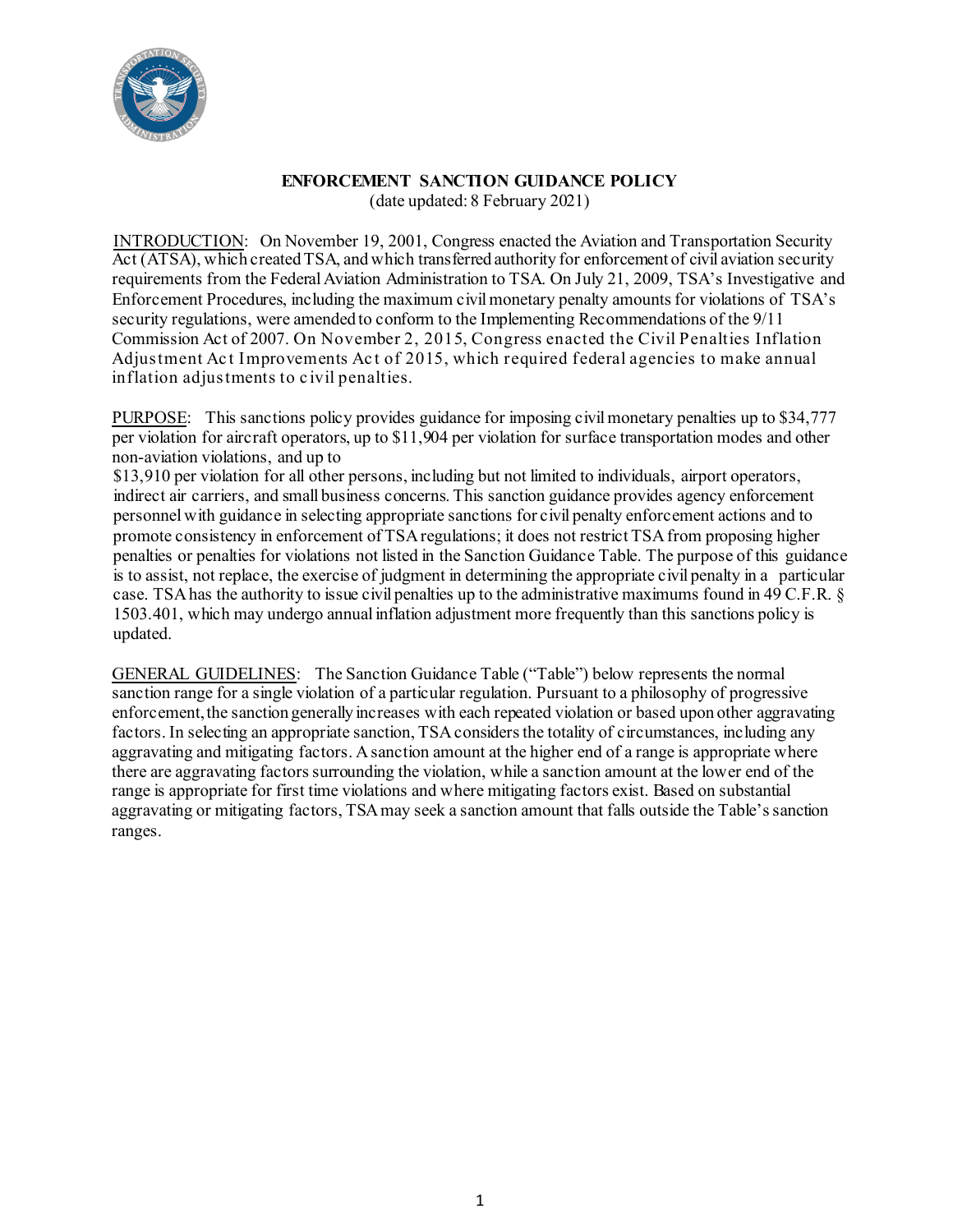

AGGRAVATING and MITIGATING FACTORS: As a general matter, TSA considers the following aggravating and mitigating factors:

- 1. Significance or degree of the security risk created by the violation;
- 2. Nature of the violation (whether the violation was inadvertent, deliberate, or the result of gross negligence);
- 3. Past violation history (compliance should be the norm, this factor is considered only to assessthe need for an increased sanction);
- 4. Violator's level of experience;
- 5. Attitude of violator, including the nature of any corrective action taken by the alleged violator;
- 6. Economic impact of the civil penalty on the violator;
- 7. Criminal sanctions already paid for the same incident;
- 8. Disciplinary action by the violator's employer for the same incident;
- 9. Artful concealment; and
	- A. Fraud and intentional falsification.
- 10. For violations related to firearms, additional aggravating factors include:
	- A. The violator is a member of the Known Crewmember® (KCM) Program using a KCM portal;
	- B. The violator is a crew member in uniform using a passenger checkpoint;
	- C. The violator is a member of TSA Pre $\sqrt{\mathcal{R}}$ :
	- D. The firearm was carried on the violator's person;
	- E. The firearm has a round that is chambered; or
	- F. The firearm's safety is off.

INDIVIDUALS: Section VI below addresses sanction amounts for individual violations. Penalty considerations for violations by individuals, who are not regulated entities or employed by a regulated

entity, differ from the considerations for regulated entities such as an aircraft operator, airport, or indirect air carrier. Deterrence against an individual generally does not require a penalty range as high as that against a regulated entity. As a result, the Table contains ranges that list dollar amounts for violations by individuals. Egregious or intentional violations may support a civil penalty outside of the listed range. Reduced civil penalties allowed under the Notice of Violation (NOV) programare a programincentive and are not based on the typicalmitigating factors.

SMALL BUSINESS ENTITIES: The maximum civil penalty that may be assessed against a violator that qualifies as a small business entity is \$13,910 (freight and passenger rail is \$11,904). TSAmay consider the fact that the entity qualifies as a small business in determining the appropriate amount of the civil penalty. This information may not be readily available prior to the issuance of a proposed civil penalty and may be considered at any time after the initiation of enforcement action. Generally, it is the responsibility of the alleged violator to provide reliable evidence of its inability to pay a proposed civil penalty or of the impact the civil penalty it will have on its ability to continue in business.

MULTIPLE VIOLATIONS: Where multiple violations arise from the same incident, inspection, or investigation, a sanction amount generally should be calculated for each violation of the regulations. Similarly, a separate sanction amount generally should be assessed for each violation where there are continuing violations or related violations addressed in the same case.

CRIMINAL REFERRAL: Referral for criminal investigation and enforcement is appropriate where there appears to be a violation of criminal laws. Criminal penalties and fines are different and wholly separate from the civil penalties assessed by TSA. Withdrawal of criminal charges will not affect civil penalty charges, and vice versa.

TABLE RANGES: TheTable describes civilmonetary penalties as minimum, moderate, or maximumfor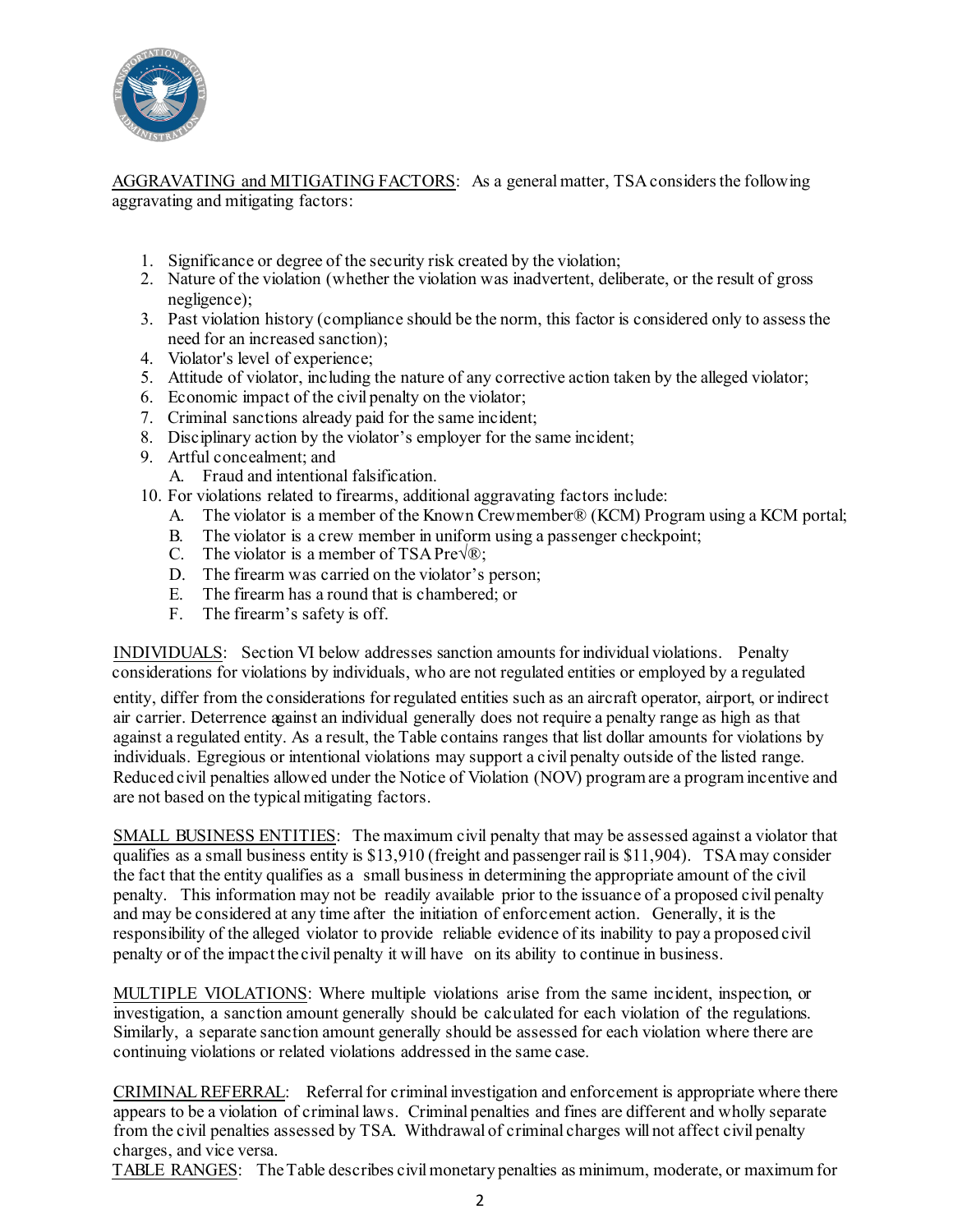

a single violation of a particular regulation. These terms are defined as follows:

(1) Violations Committed by Aircraft Operators/Air Carriers

| Maximum  | \$25,000-\$34,777 |
|----------|-------------------|
| Moderate | \$12,500-\$25,000 |
| Minimum  | \$4,200-\$12,500  |

(2) Violations Committed by owners/operators of freight RailCarriers, Rail-Sensitive Security Material (RSSM) Shippers,and Receivers; and Violations Committed by Public Transportation and Passenger Rail, and Over-the-road Bus companies. Other Non-Aviation Violations

| Maximum  | \$7,100-\$11,904 |
|----------|------------------|
| Moderate | \$3,600-\$7,100  |
| Minimum  | $$1,150-$3,600$  |

(3) Violations Committed by All Other Entities Including, but Not Limited to Airport Operators, Indirect Air Carrier, CCSFs, Individuals, Contractors, Small Businesses, etc.

| Maximum  | \$10,500-\$13,910 |
|----------|-------------------|
| Moderate | \$5,500-\$10,500  |
| Minimum  | \$1,350-\$5,500   |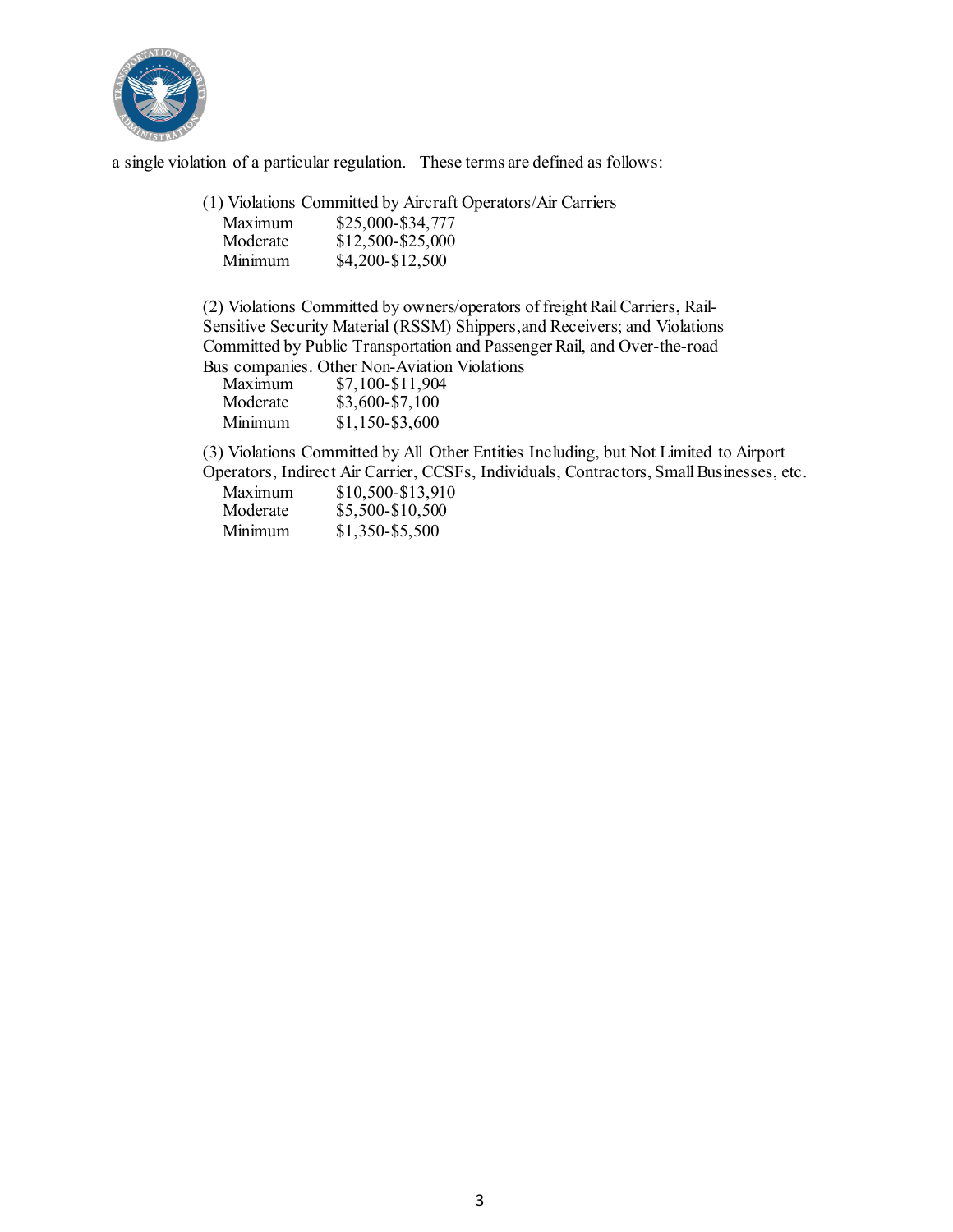

#### **SANCTION GUIDANCE TABLE**

#### **I. AIRPORT OPERATOR\***

|    | 1. Failure to ensure that Airport Security Coordinator (ASC)<br>fulfills required functions                                             | Min.                     |
|----|-----------------------------------------------------------------------------------------------------------------------------------------|--------------------------|
|    | 2. Failure to train ASC                                                                                                                 | Min.-Mod.                |
|    | 3. Failure to allow TSA inspection                                                                                                      | Max.                     |
| 4. | Failure to provide evidence of regulatory compliance                                                                                    | Max.                     |
| 5. | Failure to provide SIDA access ID to TSA personnel                                                                                      | Mod.                     |
| 6. | Failure to carry out a requirement in the security program<br>(general violation to be used when more specific violation is not listed) | Mod.-Max.                |
| 7. | Failure to restrict the distribution, disclosure of SSI                                                                                 | Min.-Max.                |
| 8. | Failure to notify TSA of changes to its security program                                                                                | Min.                     |
| 9. | Access control violations - Secured area, AOA, SIDA, and<br>access control systems                                                      | Max.                     |
|    | 10. Failure to follow escort procedures                                                                                                 | Mod.                     |
|    | 11. Failure to train or to maintain training records                                                                                    | Min.-Mod.                |
|    | 12. Criminal history records check – Failure to perform,<br>failure to suspend, failure to investigate charges                          | Max.                     |
|    | 13. Failure to maintain record of law enforcement response                                                                              | Min.-Mod.                |
|    | 14. Failure to implement a Security Directive                                                                                           | Max.                     |
|    | 15. False entry in record or report                                                                                                     | Max. + Criminal Referral |
|    | 16. Failure to comply with requirements related to adequate<br>law enforcement response/support                                         | Max.                     |
|    | 17. Failure to follow accountability procedures for personnel<br>identification systems                                                 | Max.                     |

\*Airport tenants operating under valid Exclusive Area Agreements assume responsibility for certain airport operator security responsibilities. For violations of security requirements assumed by such airport tenants, the airport operator section of the sanction guidance should be employed.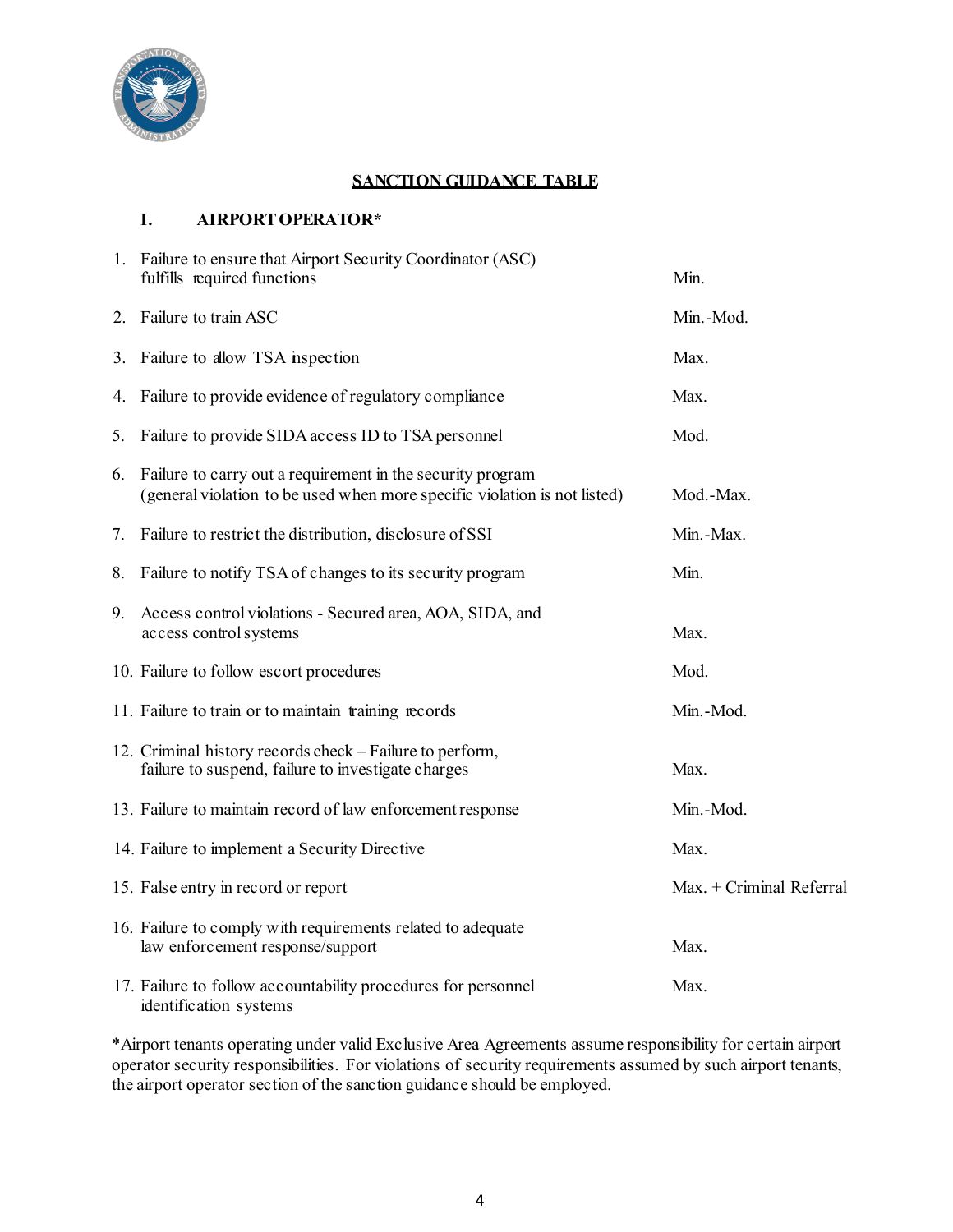

# **II. AIRCRAFT OPERATOR AND AIR CARRIER**

|    | 1. Failure to carry out security program (covers all violations<br>of security program requirements; general violation to be<br>used if more specific violation is not listed in the Table) | Mod.-Max.                |
|----|---------------------------------------------------------------------------------------------------------------------------------------------------------------------------------------------|--------------------------|
| 2. | Failure to allow TSA inspection                                                                                                                                                             | Max.                     |
| 3. | Failure to provide evidence of regulatory compliance                                                                                                                                        | Max.                     |
| 4. | Failure to provide SIDA access ID to TSA personnel                                                                                                                                          | Mod.                     |
| 5. | Failure to restrict distribution and disclosure of security program                                                                                                                         | Mod.-Max.                |
|    | 6. Failure to comply with a security requirement pertaining to the<br>acceptance, control, or screening of checked baggage                                                                  | Max. per piece           |
| 7. | Failure to comply with a security requirement pertaining to the<br>acceptance, control, or screening of cargo                                                                               | Max.                     |
|    | 7b. Failure to screen cargo: unscreened cargo flew on passenger aircraft                                                                                                                    | Max. per piece           |
|    | 7c. Failure to screen cargo: unscreened cargo did not fly on passenger aircraft<br>because of inspector intervention                                                                        | Min. per piece           |
| 8. | Failure to comply with requirements for carriage of an accessible<br>weapon by an armed LEO                                                                                                 | Mod.                     |
|    | 9. Failure to prevent unauthorized access to secured area or to aircraft                                                                                                                    | Max.                     |
|    | 10. Failure to conduct a security inspection of aircraft                                                                                                                                    | Mod.-Max.                |
|    | 11. Failure to comply with criminal history records check requirements                                                                                                                      | Max.                     |
|    | 12. Failure to comply with requirements for aircraft operator-issued<br>identification and access media                                                                                     | Mod.                     |
|    | 13. Failure to train or to maintain training records                                                                                                                                        | Min.-Mod.                |
|    | 14. Failure to comply with Security Directives or Emergency Amendment                                                                                                                       | Max.                     |
|    | 15. Failure to comply with security requirements related to screening<br>of passengers and/or property (excluding cargo)                                                                    | Mod.-Max.                |
|    | 16. False entry in record or report                                                                                                                                                         | Max. + Criminal Referral |
|    | 17. Failure to transport Federal Air Marshals                                                                                                                                               | Max.                     |
|    | 18. Failure to pay security fees                                                                                                                                                            | Mod.                     |
|    | 19. No-Fly List and Selectee List violations                                                                                                                                                | Max.                     |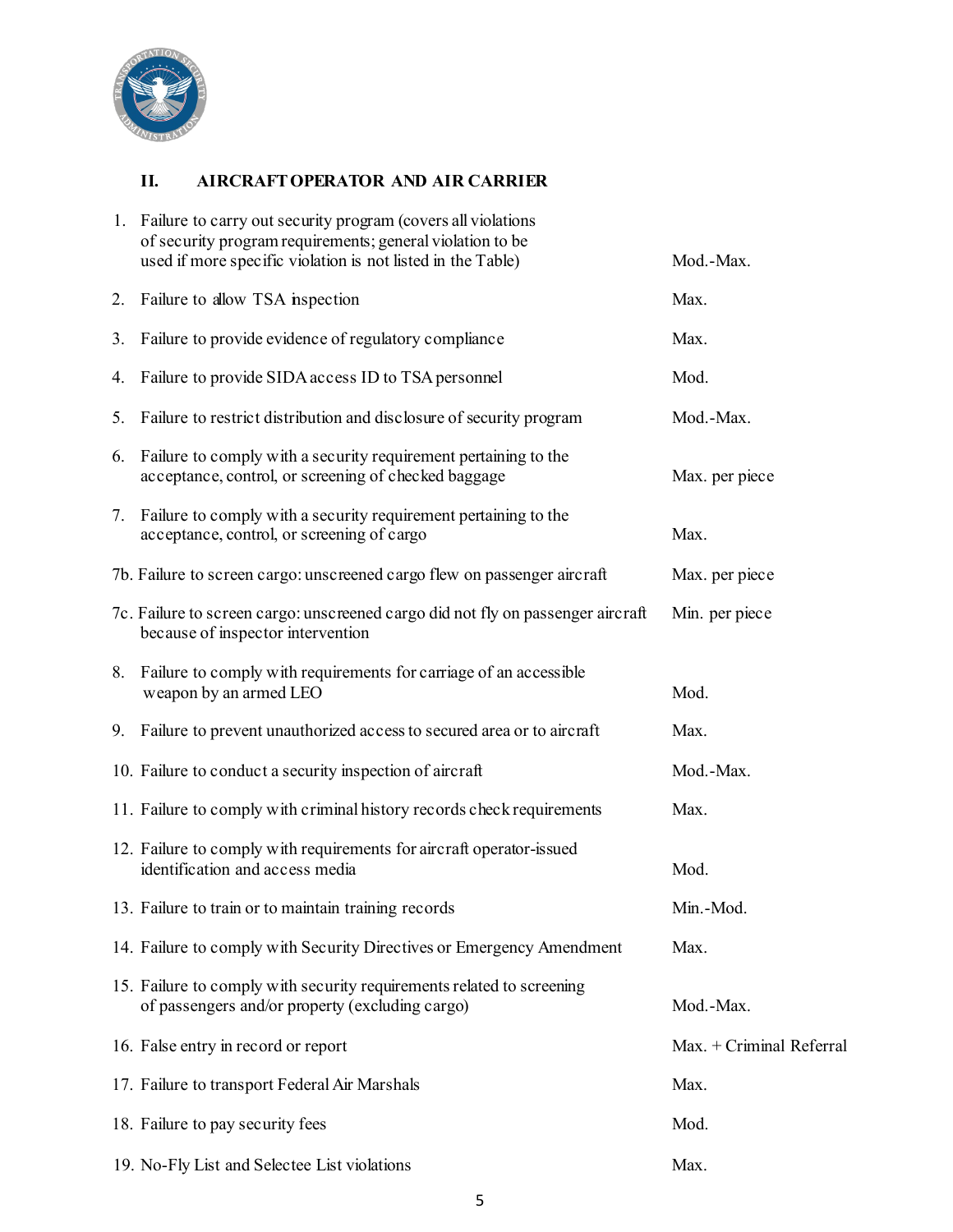

## **III. OTHER AVIATION SECURITY REQUIREMENTS**

#### **Part 1550:**

Failure to comply with a security requirement set forth in, or pursuant to, 49 C.F.R. part 1550 Max.

#### **Flight Training Providers:**

Failure to comply with any requirement issued pursuant to 49 U.S.C. § 44939 and set forth in 49 C.F.R. part 1552 Mod.-Max.

Flight training providers that are also aircraft operators are subject to a civil penalty maximum of up to \$34,174 per violation. Flight training providers that are not aircraft operators are subject to a civil penalty maximum of up to \$13,669 per violation.

#### **49 USC 46301(a)(6)**:

| Failure to collect airport security badges (by employees | Max. |
|----------------------------------------------------------|------|
| other than government or airport operators)              |      |

#### **IV. CARGO SECURITY**

This part applies to all persons who offer, accept, or transport cargo pursuant to a TSA-approved security program and/or subject to the requirements of the Transportation Security Regulations. Such persons include, but are not limited to, Certified Cargo Screening Facilities (CCSF) and indirect air carriers (IACs).

| 1. Acting as an IAC without an approved program                                                                                                    | Max.      |
|----------------------------------------------------------------------------------------------------------------------------------------------------|-----------|
| 2. Failure to retain or produce training records                                                                                                   | Min.-Mod. |
| 3. Failure to provide required training                                                                                                            | Mod.      |
| 4. Failure to inform agent in writing of responsibilities under the program                                                                        | Mod.-Max. |
| 5. Failure to comply with the TSA-approved security program<br>(general violation to be used if a more specific violation is not given)            | Mod.-Max  |
| 6. Failure to maintain IACMS up to date                                                                                                            | Min.-Mod. |
| 7. Failure to produce copy of the program, relevant portions, or<br>implementing instructions at a station where cargo is accepted<br>or processed | Min.      |
| 8. Failure to restrict distribution of security program or<br>implementing instructions to persons with a need to know                             | Mod.-Max. |
| 9. Failure to maintain or to be able to produce a current listing of<br>authorized agents/contractors (chronic or intentional failures)            | Mod.-Max. |

6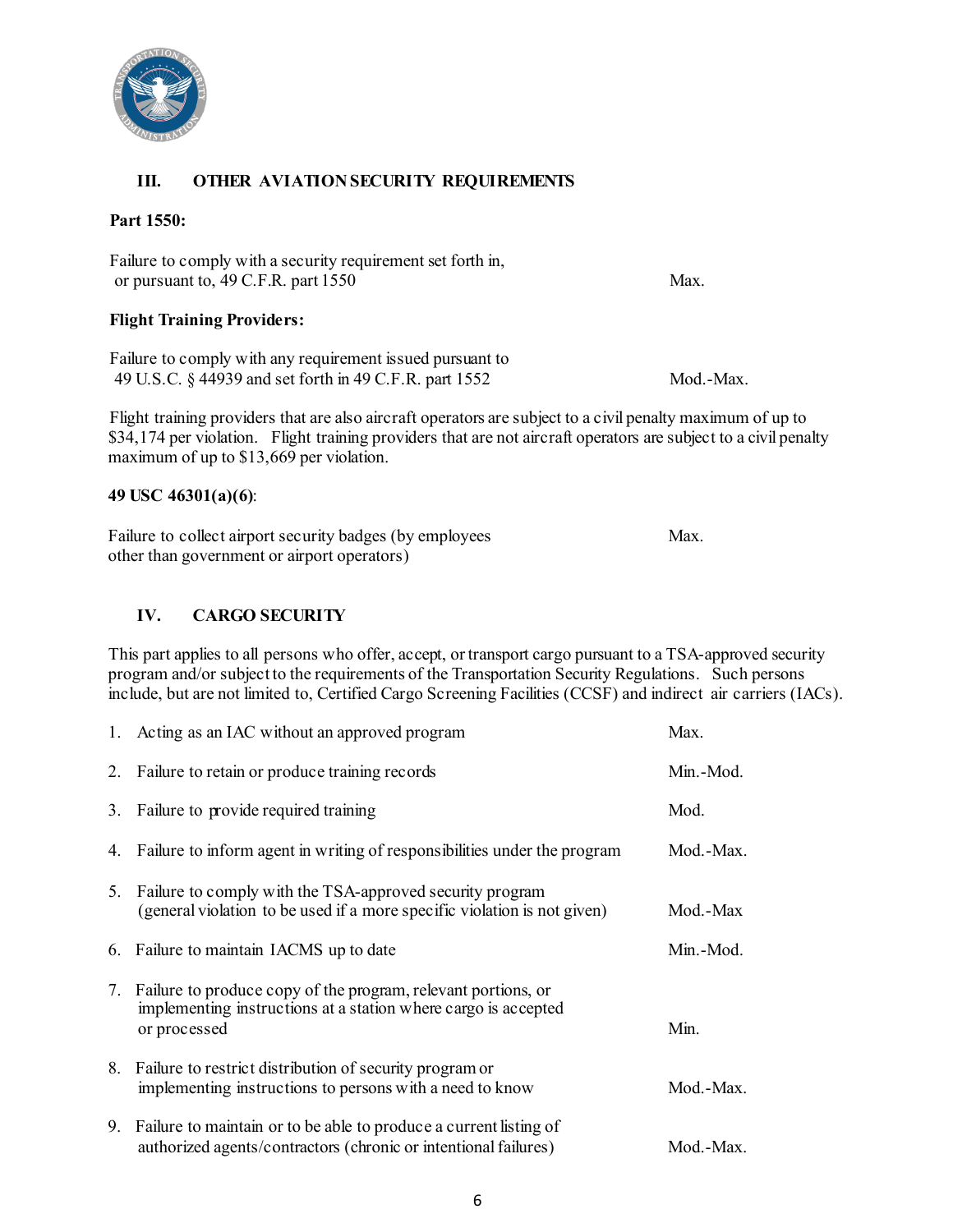

|    | 10. Failure to supply certification to the aircraft operator                                                                                     | Min.                     |  |  |  |
|----|--------------------------------------------------------------------------------------------------------------------------------------------------|--------------------------|--|--|--|
|    | 11. Failure to comply with any requirement necessary to establish a known shipper (repeated failure would<br>justify a maximum penalty)          | Mod.                     |  |  |  |
|    | 12. False certification or falsification of any document/statement required under the<br>security program                                        | Max. + Criminal Referral |  |  |  |
|    | 13. Failure to control access to cargo by unauthorized persons                                                                                   | Mod.-Max.                |  |  |  |
|    | 14. Failure to transport cargo in locked or closely-monitored vehicle<br>(includes CCSF chain-of-custody violations)                             | Mod.-Max.                |  |  |  |
|    | 15. Failure to comply with cargo-acceptance requirements                                                                                         | Mod.- Max.               |  |  |  |
|    | 16. Failure to allow access for inspections<br>(sanction should be imposed for every day that access is denied)                                  | Mod.- Max. per day       |  |  |  |
|    | 17. Failure to comply with any requirement related to the screening or inspection of cargo<br>Max.                                               |                          |  |  |  |
|    | 17b. Failure to screen cargo: unscreened cargo flew on passenger<br>aircraft                                                                     | Max. per piece           |  |  |  |
|    | 17c. Failure to screen cargo: unscreened cargo did not fly on<br>passenger aircraft because of inspector intervention                            | Min. per piece           |  |  |  |
|    | 18. Failure to obtain required transfer certification                                                                                            | Min.-Mod.                |  |  |  |
|    | 19. Failure to comply with the requirement to submit complete STAs<br>according to 49 C.F.R. $\S$ 1548.16                                        | Mod.-Max.                |  |  |  |
|    | V.<br>FREIGHT RAIL CARRIERS, RSSM SHIPPERS AND<br>RECEIVERS, PUBLIC TRANSPORTATION AND PASSENGER<br>RAIL, AND OVER-THE-ROAD BUS OWNERS/OPERATORS |                          |  |  |  |
|    | Inspection                                                                                                                                       |                          |  |  |  |
| 1. | Denial of access to property or failure to cooperate with TSA Inspector                                                                          | Max.                     |  |  |  |
|    | <b>Responsibility Determination</b>                                                                                                              |                          |  |  |  |
| 2. | Failure to self-identify applicability of Security Training<br>rule (new or modified operations)                                                 | Min. - Mod.              |  |  |  |
| 3. | Failure to self-identify (pattern of non-compliance)                                                                                             | Mod.-Max.                |  |  |  |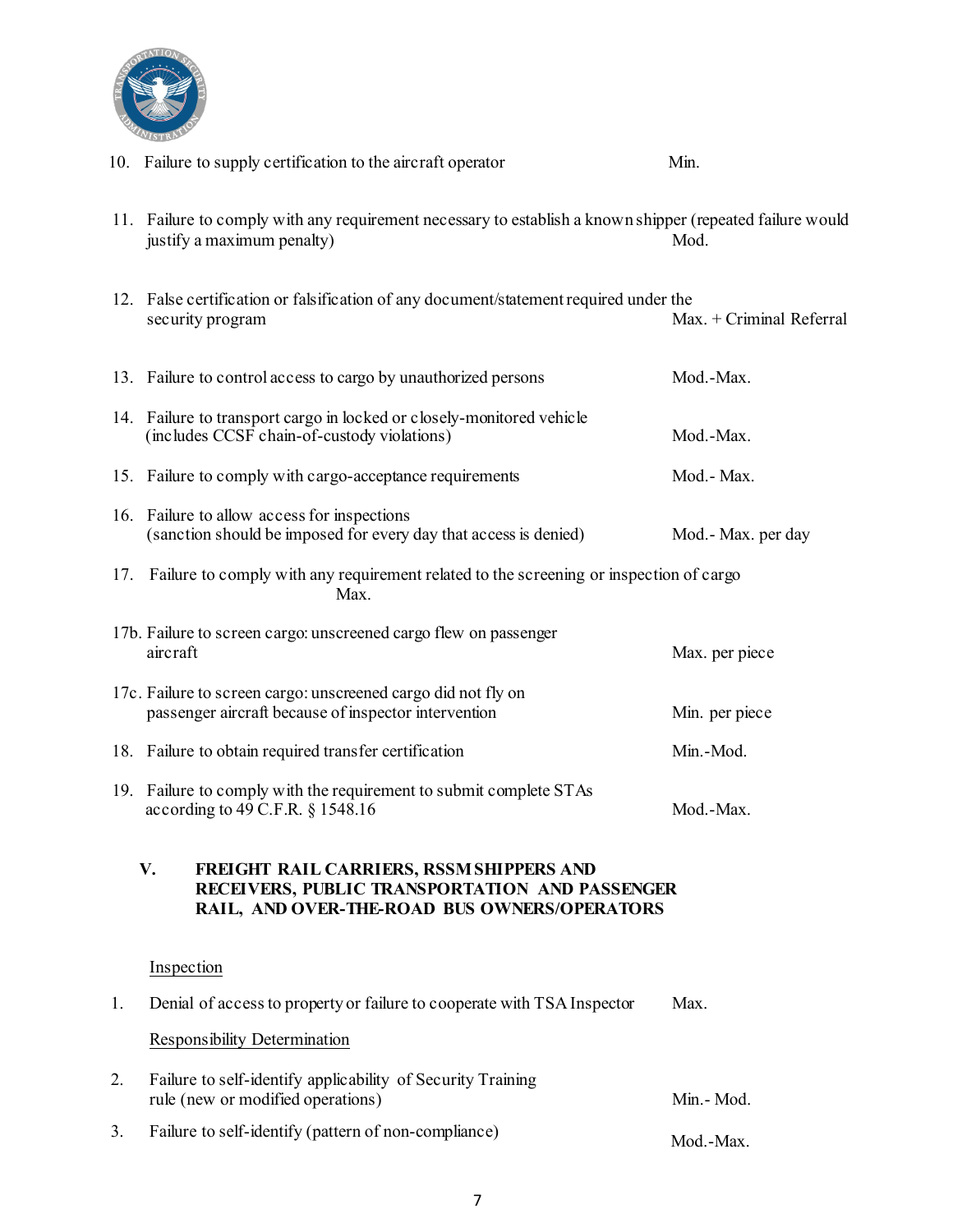

# **Recordkeeping**

| 4.  | No records or failure to maintain records                                                                 | Max.      |
|-----|-----------------------------------------------------------------------------------------------------------|-----------|
| 5.  | No records or failure to maintain records (pattern of non-compliance)                                     | Mod.-Max. |
|     | <b>Security Coordinator</b>                                                                               |           |
| 6.  | No Security Coordinator or failure to report to TSA                                                       | Max.      |
| 7.  | Security Coordinator in place but not documented                                                          | Mod.      |
|     | <b>Reporting Significant Security Concerns</b>                                                            |           |
| 8.  | No system in place to report security concerns/incidents                                                  | Max.      |
| 9.  | Failure to report significant security concern (single event)                                             | Min.      |
| 10. | Failure to report significant security concern (pattern of non-compliance)                                | Mod.-Max  |
|     | Chain of Custody (Toxic Inhalation Hazard)                                                                |           |
| 11. | No system for documenting Chain of Custody                                                                | Max.      |
| 12. | Leaving RSSM rail car(s) unattended during physical transfer of custody                                   | Mod.      |
| 13. | Failure to document transfer of custody-single event                                                      | Min.      |
| 14. | Failure to maintain transfer of custody documents (Unable to produce<br>records at time of inspection)    | Mod.      |
| 15. | Failure to keep loaded RSSM cars in a rail secure area                                                    | Mod.      |
| 16. | Pattern of non-compliance                                                                                 | Max.      |
| 17. | Failure to perform security inspection per 49 CFR § 174.9                                                 | Min.      |
|     | Location and Shipping Information                                                                         |           |
| 18. | Failure to have process in place to provide RSSM car location                                             | Mod.      |
| 19. | Failure to provide information for a single car within five minutes of<br>request (Class 1 Railroad only) | Min.      |
| 20. | Failure to provide requested information within thirty (30) minutes                                       | Min.      |
| 21. | Failure to provide telephone number to TSA for requesting car location                                    | Mod.      |
| 22. | Pattern of Noncompliance                                                                                  | Mod.-Max. |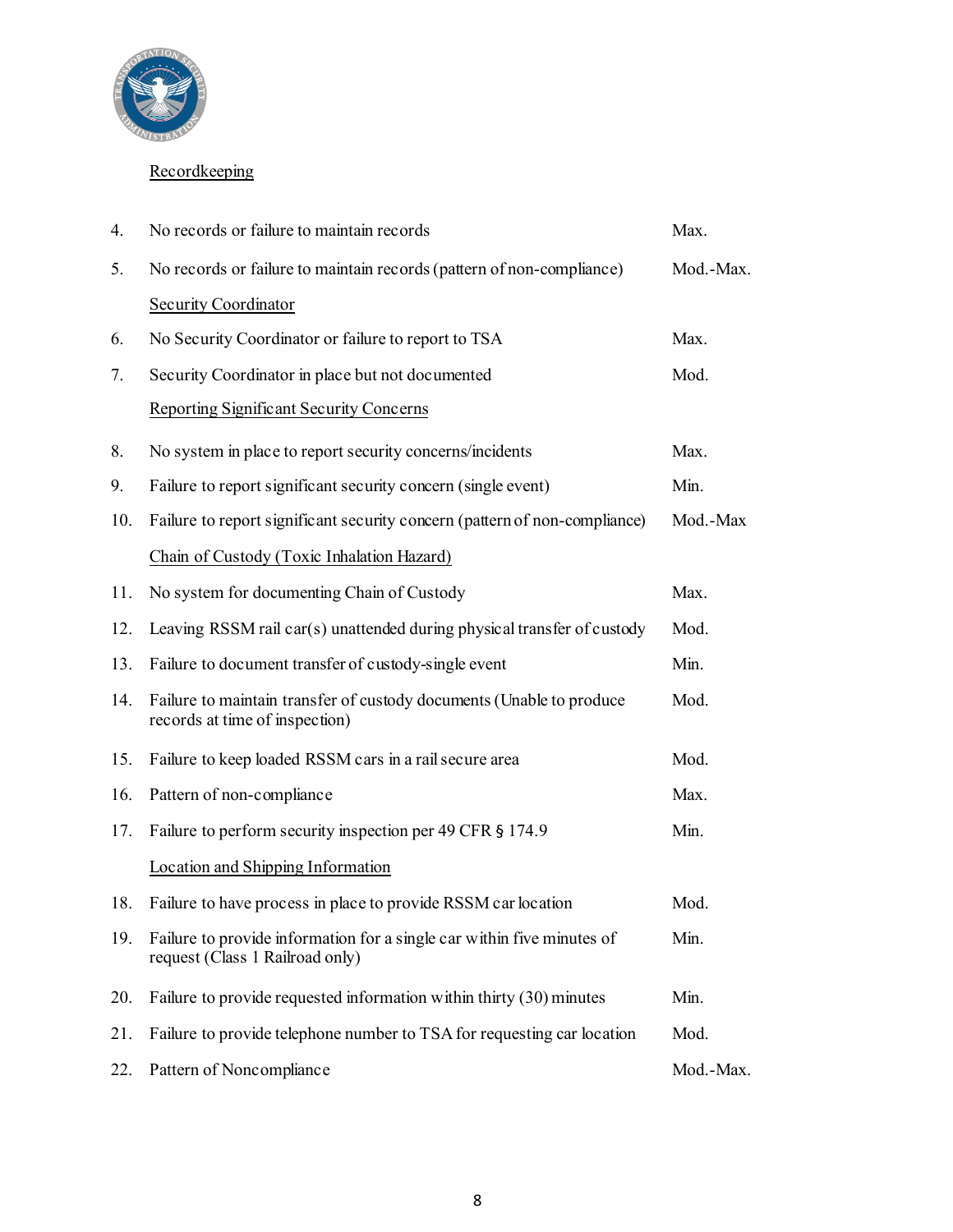

# **VI. INDIVIDUALS**

| Security Violations by Individuals for Prohibited Items |
|---------------------------------------------------------|
| Discovered at Checkpoint/Sterile Area/Onboard Aircraft  |

A. Firearms (including 3D-printed), Realistic Firearm Replicas, and Shocking Devices

| i.   | Loaded firearms (or unloaded firearms with accessible<br>ammunition)                                                                                                                                                                                                                                                | $$3,000-S10,000+$<br>Criminal Referral                            |
|------|---------------------------------------------------------------------------------------------------------------------------------------------------------------------------------------------------------------------------------------------------------------------------------------------------------------------|-------------------------------------------------------------------|
|      |                                                                                                                                                                                                                                                                                                                     | or                                                                |
|      |                                                                                                                                                                                                                                                                                                                     | \$10,000-\$13,910<br>$+$ Criminal<br>Referral (repeat<br>offense) |
| ii.  | Unloaded firearms                                                                                                                                                                                                                                                                                                   | $$1,500 - $2,475 +$<br>Criminal Referral                          |
| iii. | BB, pellet, and compressed-air guns; flare and starter<br>pistols; realistic replicas of firearms (including gun<br>lighters or training devices/aids); permanently inert<br>firearms; spear guns; stun guns, cattle prods, or other<br>shocking devices                                                            | \$360-\$2,090                                                     |
| iv.  | Silencers, mufflers, frames and/or receivers                                                                                                                                                                                                                                                                        | $$2,090-$<br>$$4,170+$<br>Criminal<br>Referral                    |
| В.   | Sharp Objects                                                                                                                                                                                                                                                                                                       |                                                                   |
| i.   | Axes and hatchets; bows and/or arrows; ice axes and ice<br>picks; knives with blades that open automatically (such<br>as switchblades); knives with blades that open via gravity<br>(such as butterfly knives); any double-edge knives or<br>daggers; meat cleavers; sabers; swords; fencing foils;<br>and machetes | \$360-\$2,090                                                     |
| ii.  | throwing stars                                                                                                                                                                                                                                                                                                      | \$360-\$2,090                                                     |
|      | C. Incendiaries<br>Any flammable liquid or gel fuels, including but not<br>limited to gasoline, lighter fluids, cooking fuels;<br>turpentine and paint thinners                                                                                                                                                     | \$360-\$2,090                                                     |
|      | Smoke grenades / flash bangs                                                                                                                                                                                                                                                                                        | \$690-\$3,460<br>$+$ Criminal<br>Referral                         |

D. Disabling Chemicals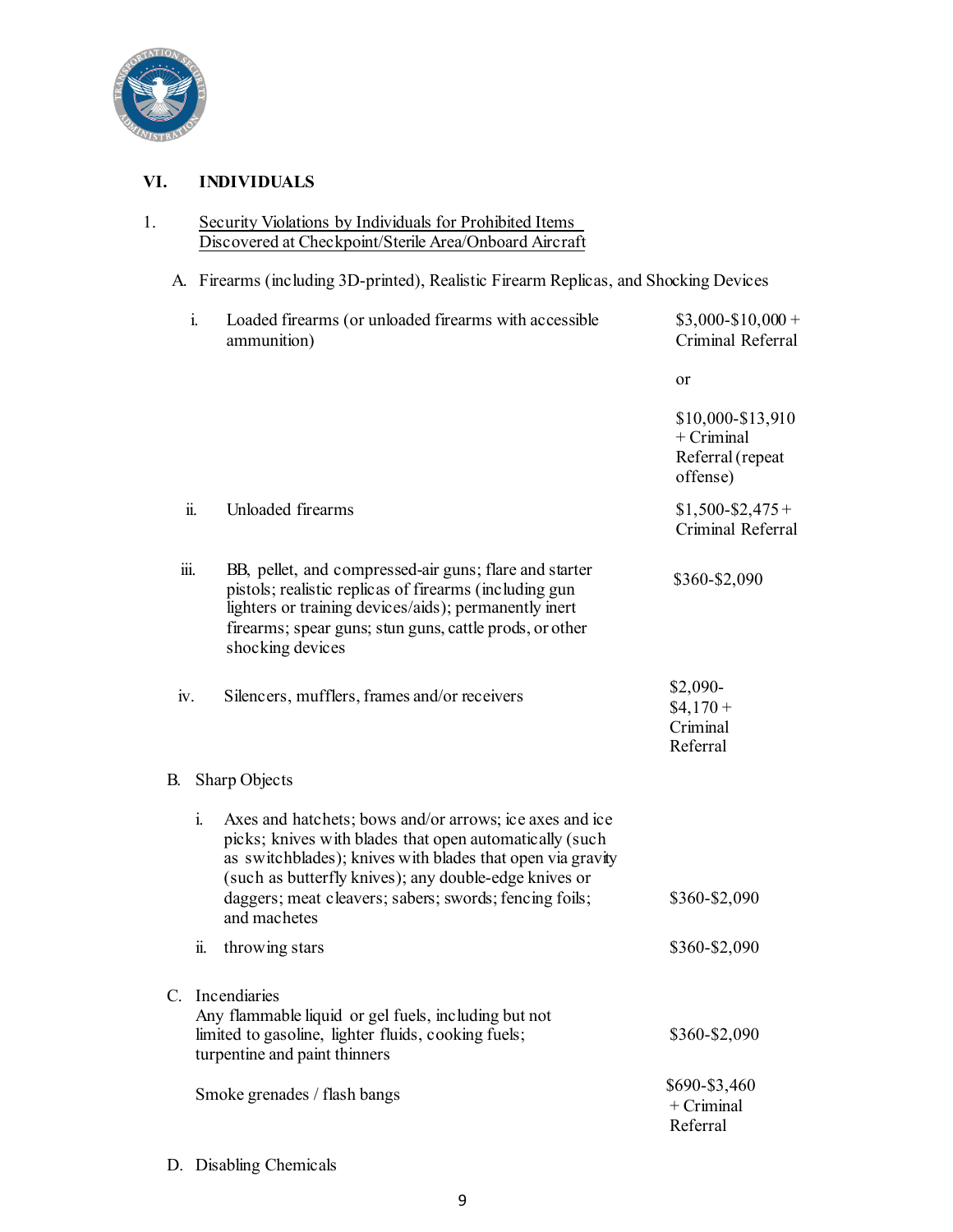

|    | 1.         | Self-defense spray; tear gas                                                                                                     | \$360-\$2,090                          |
|----|------------|----------------------------------------------------------------------------------------------------------------------------------|----------------------------------------|
| Е. | Explosives |                                                                                                                                  |                                        |
|    | 1.         | Blasting caps; dynamite; gunpowder (more than 10 oz.);<br>hand grenades; plastic explosives; all other high explosives           | $$8,340-S13,910+$<br>Criminal Referral |
|    | 11.        | Realistic replicas of explosives; inert hand grenades;<br>intact vehicle air bags                                                | $$690 - $3,460 +$<br>Criminal Referral |
|    |            | iii. Consumer fireworks, novelty fireworks, professional<br>display fireworks; flares; gunpowder (10 oz. or less);<br>ammunition | $$360 - $2,090 +$<br>Criminal Referral |

# 2. Security Violations for Prohibited Items Discovered in Checked Baggage

A. Firearms

|                                                  | <i>i.</i> Loaded firearms                                                                                                                   | $$1,390 - $2,780 +$<br>Criminal Referral                   |
|--------------------------------------------------|---------------------------------------------------------------------------------------------------------------------------------------------|------------------------------------------------------------|
| $\ddot{\mathbf{i}}$                              | Undeclared and/or improperly packaged firearms;<br>silencers; mufflers; frames; and/or receivers                                            | \$690-\$1,390                                              |
| B. Incendiaries<br>turpentine and paint thinners | Any flammable liquid or gel fuels, including but not<br>limited to gasoline, lighter fluids, cooking fuels;<br>Smoke grenades / flash bangs | \$360-\$2,090<br>\$690-\$3,460<br>$+$ Criminal<br>Referral |
| C. Explosives                                    |                                                                                                                                             |                                                            |
| i.                                               | Blasting caps; dynamite; gunpowder (more than 10 oz.);<br>hand grenades; plastic explosives; all other high explosives                      | $$8,340-S13,910+$<br>Criminal Referral                     |
| ii.                                              | Realistic replicas of explosives; inert hand grenades;<br>intact vehicle air bags                                                           | $$690 - $3,460 +$<br>Criminal Referral                     |
|                                                  | iii. Consumer fireworks, novelty fireworks, professional display<br>fireworks; flares; gunpowder (10 oz. or less);                          | $$360 - $2,090 +$<br>Criminal Referral                     |

#### 3. Other Security Violations by Individuals or Persons\*

A. Attempt to circumvent a security system, measure, or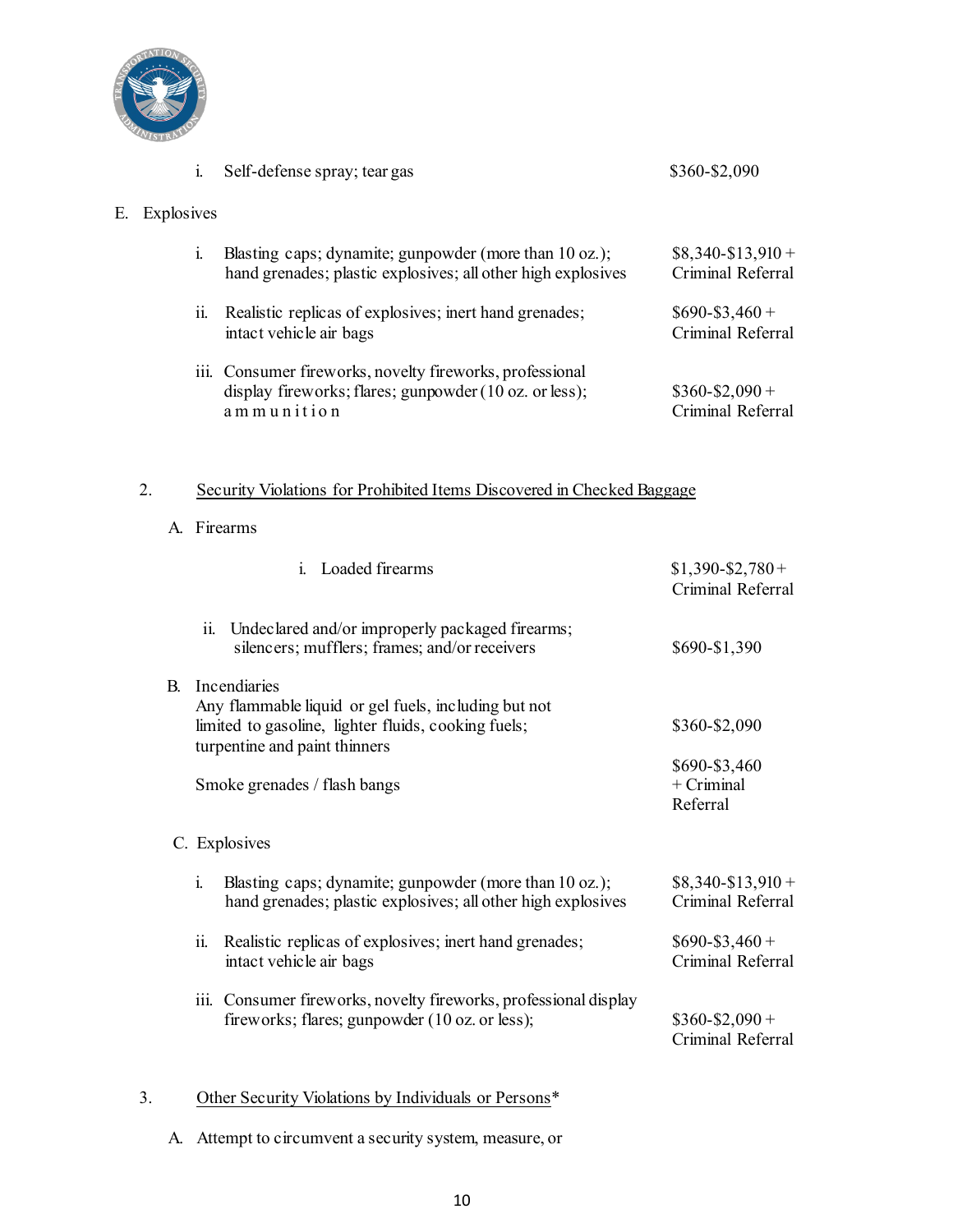

|           | procedure by the artful concealment of a non-explosive<br>liquid, aerosol, or gel (other than those permitted)                                                                                                                                                                                                                                                       | \$130-\$280                                                          |
|-----------|----------------------------------------------------------------------------------------------------------------------------------------------------------------------------------------------------------------------------------------------------------------------------------------------------------------------------------------------------------------------|----------------------------------------------------------------------|
| <b>B.</b> | Interference with screening                                                                                                                                                                                                                                                                                                                                          |                                                                      |
|           | Assault with injury<br>i.                                                                                                                                                                                                                                                                                                                                            | \$10,500-\$13,910                                                    |
|           | ii. Assault without injury                                                                                                                                                                                                                                                                                                                                           | \$5,420-\$10,500                                                     |
|           | $\dddot{\mathbf{m}}$ .<br>Non-physical interference                                                                                                                                                                                                                                                                                                                  | \$2,090-\$5,420                                                      |
|           | iv. False threats                                                                                                                                                                                                                                                                                                                                                    | \$1,390-\$4,170                                                      |
| C.        | Entering sterile area without submitting to screening                                                                                                                                                                                                                                                                                                                | \$690-\$4,170                                                        |
|           | D. Tampering or interfering with, compromising, modifying,<br>attempting to circumvent, or causing a person to tamper or<br>interfere with, compromise, modify or attempt to circumvent any<br>security system, measure, or procedure. Includes the artful<br>concealment of prohibited items (except for those prohibited<br>items covered by section IV.A., above) | Sanction amount<br>based on<br>underlying<br>security<br>requirement |
| E.        | Entering or being present within a secured area, AOA, SIDA,<br>or sterile area without complying with the systems, measures,<br>or procedures being applied to control access to, or presence or<br>movement in, such areas                                                                                                                                          | \$690-\$4,170                                                        |
| F.        | Improper use of airport access medium                                                                                                                                                                                                                                                                                                                                | \$690-\$4,170                                                        |
|           | G. Fraud and intentional falsification                                                                                                                                                                                                                                                                                                                               | $$3,460 - $8,340 +$<br>Criminal Referral                             |
|           | H. Failure to allow inspection of airman certificate, authorization,<br>FAA license                                                                                                                                                                                                                                                                                  | \$1,390-\$4,170                                                      |

\*Violations not listed above are subject to the regulatory civil penalty maximum of \$13,910.